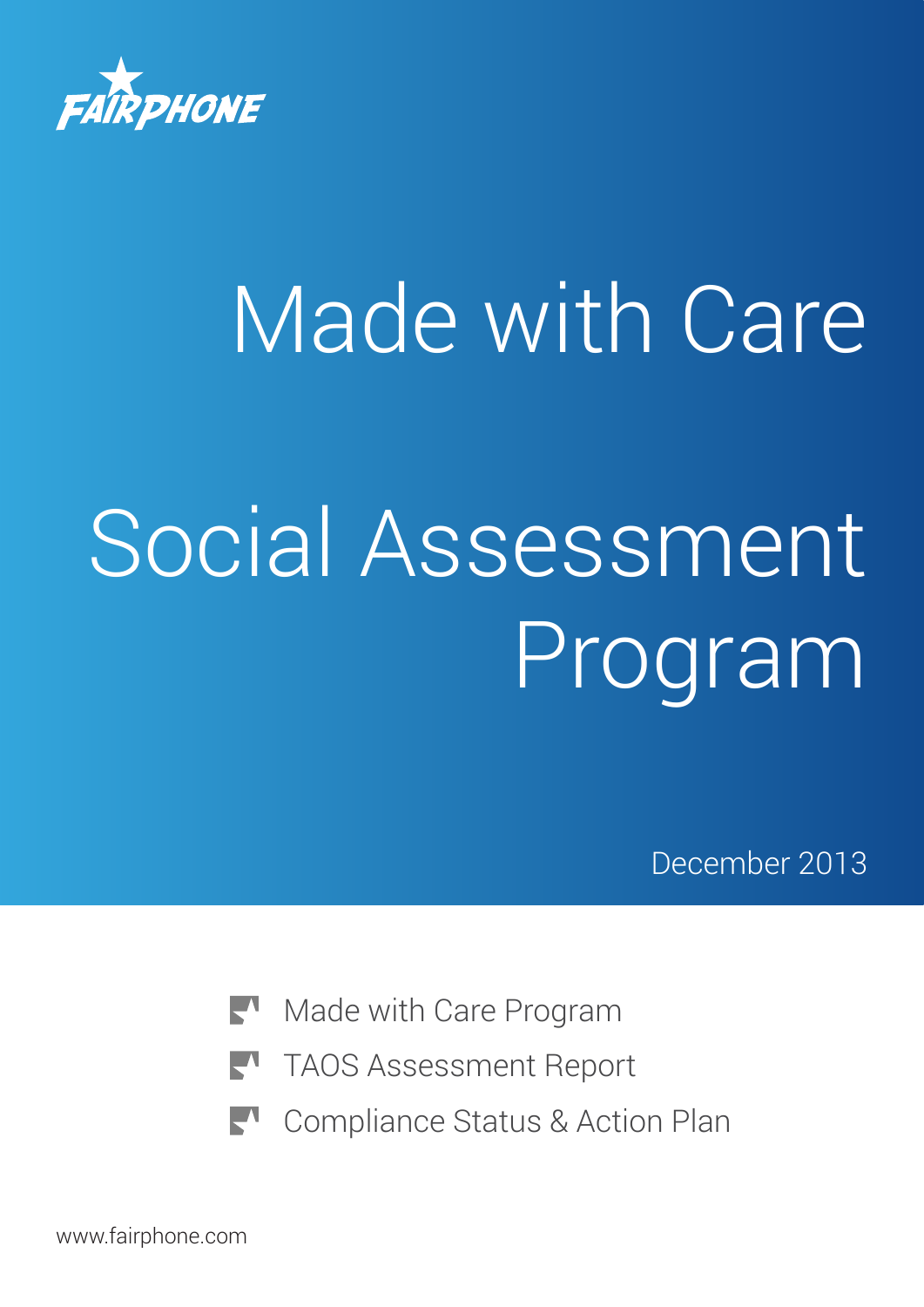# Made with Care Program

In our earlier blogs on [choosing](http://www.fairphone.com/2013/05/17/our-choice-for-production-partner/) and [selecting a production partner](http://www.fairphone.com/2013/03/28/selecting-a-production-partner/), I discussed how Fairphone wants to take a different approach in our relationships with production partners. Fairphone feels strongly that the relationship we build with our suppliers will be the foundation on which we make interventions. Thanks to our first backers, the Fairphone buyers, we have been able to do an initial assessment of the working conditions at Changhong, a necessary building block in our relationship to assess and work on improvements and more disruptive interventions going forward. Their purchase is already making changes at they factory, which I'll detail in this blog post.

Over the years, audits have unfortunately turned into checking boxes on a checklist, which does not necessarily mean certain practices are implemented. The policing model has actually made many suppliers less transparent, even to the point of hiding information, presenting false records, coaching workers in advance to say the right things, and restricting access – or worse, unauthorized outsourcing of production. We want to take a different approach to assessments. By creating a long-term relationship in which we grow business together and create value based on mutual gain, our social enterprise wants positive social impact to go hand-in-hand with profit margins.

To achieve better results, we can't allow the need for speed and flexibility to be shifted to our production partner with corresponding costs. Putting transparency and values-based business practices first, makes it possible for us to expect more from them and they can expect more from us in return.

# **So, what are the conditions for the workers at the assembly lines where the Fairphone will be produced and will they need to improve?**

In order to get a baseline understanding of the conditions at Changhong, we worked with TAOS. As you can read [in their guest blog](http://www.fairphone.com/2013/08/16/social-responsibility-introducing-taos-network/), TAOS is a local Chinese organization and will partner with us for the duration of this journey. To determine the conditions at the factory and allow for improvements to take place before Fairphone production started, TAOS carried out a social assessment in August 2013 – a first for the factory in Chongqing. This was based on the Ethical Trading Initiative's (ETI) [Code of Conduct.](http://www.ethicaltrade.org/eti-base-code)

During their two-day visit with 3 assessors, TAOS interviewed management as well as production workers. They did a factory walk-through, a document review, including company policies and payrolls, and interviewed workers.

These findings have been documented in the TAOS Assessment Report. Following from these results, a set of improvements began to develop including (management) training and an assessment of production processes. These findings are our starting point for collaboration on improvement of conditions.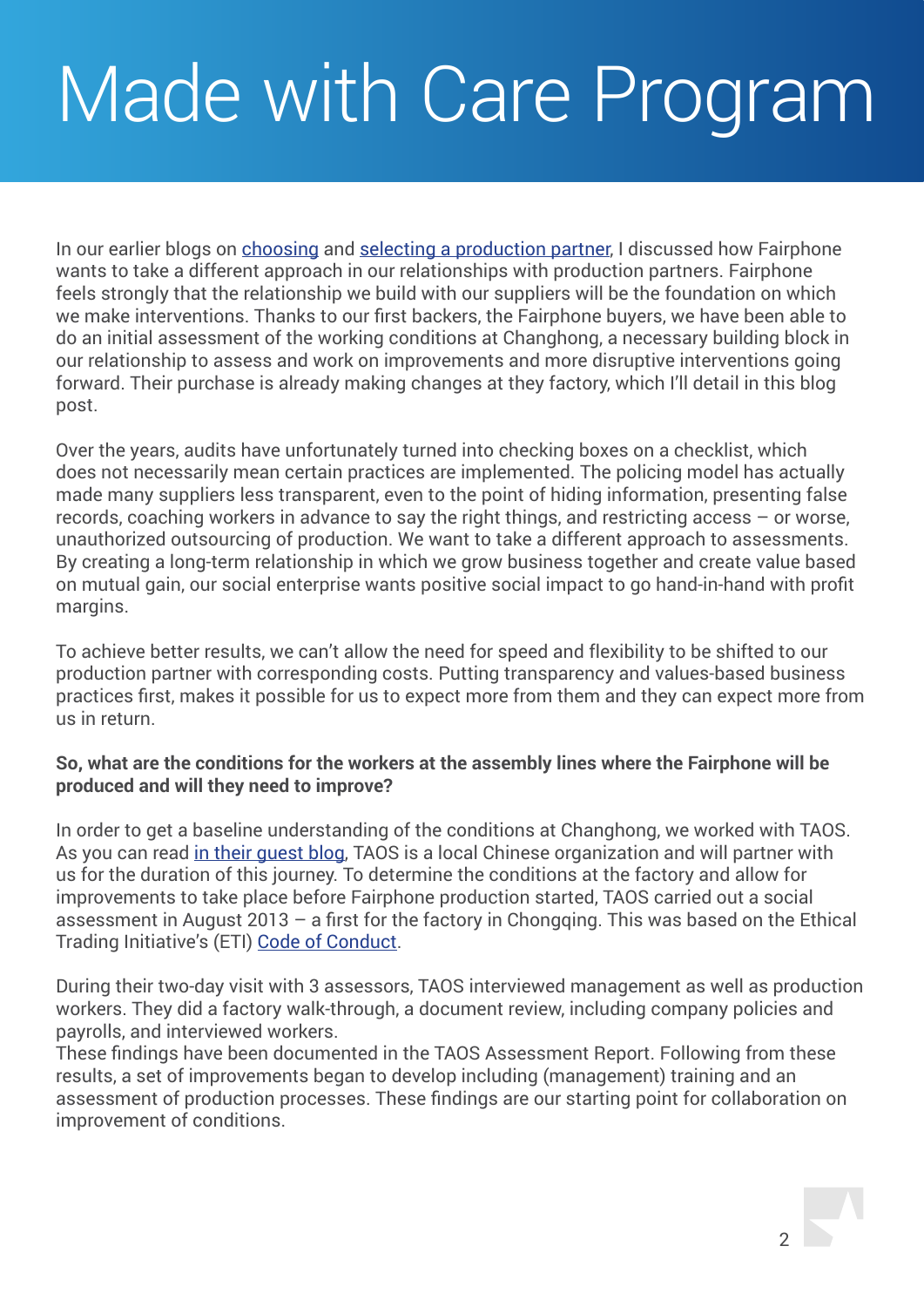# **TAOS Social Assessment: Findings and Follow up**

Not surprisingly there are issues to address. We are very much aware that there is no such thing as a "fair factory." So, you may be asking – why choose to work in China, anyway? While we've addressed it before [in this blog post](http://www.fairphone.com/2013/05/17/our-choice-for-production-partner/), I'll discuss it briefly here, too.

Fairphone deliberately chose to work in China, knowing it would not be easy, because we are aiming to improve working conditions in a country and in a business environment that present several challenges. At the time, our criteria for selection was based on companies sharing our values-based business practices and their willingness to offer transparency in the manufacturing supply chain. Being able to offer a quality smartphone was crucial, as well as their agreement to work with our suppliers and change their normal processes to use conflict-free tin and tantalum.

That said, many of the challenges we face in improving the business practices along the assembly lines are of fundamental and systemic nature, most notably workers' representation, the right to freely associate, collectively bargain, and issues of wages and overtime. So, of course there are issues at the factory.

The findings fall into two broad categories: 1) short-term compliance, and 2) structural implementation. There are certain legal requirements to which the factory should comply according to Chinese law, but we want to achieve structural and sustained implementation for some of these long-term systemic problems. This will take time, training, and hard work from all parties involved.

# **Short-Term Compliance**

Given the limited space on our blog, we're not going to elaborate on every improvement made in the first category. A short summary is below, but if you want a complete overview, we've got a little something for you – the TAOS social assessment report, and a list of social compliance issues and the resulting action plan.

There is one incident that we want to address specifically. When the assessors reviewed workers' files prior to any production taking place at Changhong, they found one worker whose hiring date was 42 days away from the legal working age of 16. Thus revealing that a protocol was not thoroughly in place to provide proper verification files for each worker.

The worker had already submitted her resignation (with required 30 days) prior to TAOS discovering the issue. Upon recommendation of the assessor, however, the factory terminated the working relationship immediately and provided compensation per law (including transport to the worker's guardians). The factory has addressed and improved their existing age-verification protocols, and understands it was a serious violation and dealt with the matter quickly and responsibly.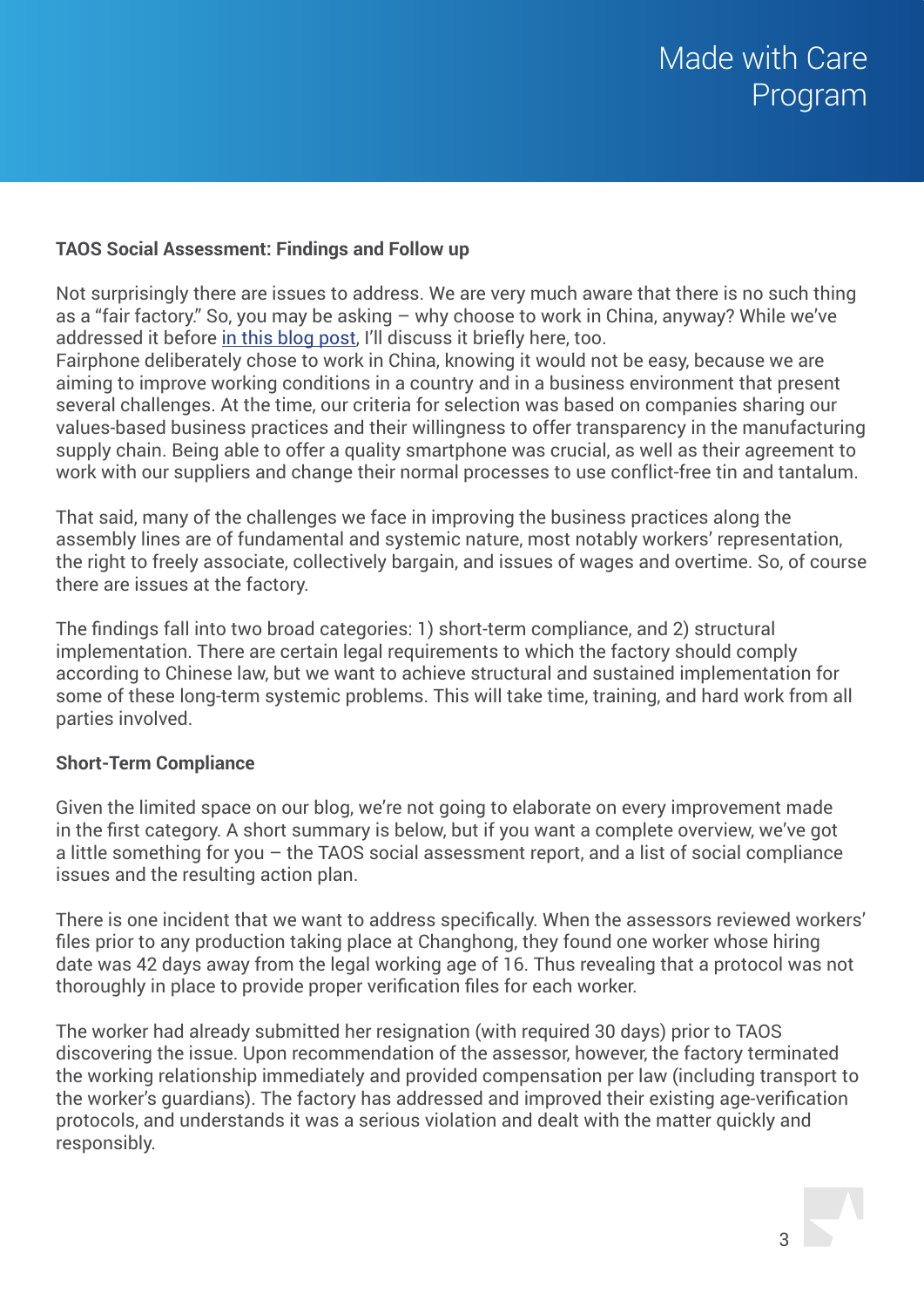# **Short-Term Compliance Follow-Up**

Based in Chongqing, our Fairphone project manager Mulan, has been able to assist and monitor the follow-up in the factory.

The factory now has:

- Better fire safety measures;
- Written policies on child labor and juvenile protection;
- Copies of local labor law have been placed in areas where workers can read and easily access them;
- Chemicals have proper and adequate labelling;
- Lighting in the production rooms has been improved;
- Changhong is now providing lunch for free in the cafeteria.

In the meantime, in collaboration with TAOS, we will continue following-up on improving the issues at the factory, like the reduction of overtime (more on that in the next sections).

# **Structural Improvements – Worker Welfare Fund**

A crucial part of our efforts is to empower workers with collective bargaining skills and improve worker representation channels, thereby providing a platform for behavioral change in the factory. To do this, we are working on forming a Worker Welfare Fund, a fund that will be governed by factory worker representatives in dialogue with factory management, and Fairphone. Remember the premium of \$2.50 for each phone sold? If not, just take another look at our cost [breakdown](http://www.fairphone.com/wp-content/uploads/2013/09/Fairphone_Cost_Breakdown_and_Key_Sept2013.pdf).

Well, this money will be matched by Changhong so, doing the math, that puts us at \$5 per sold phone that will be given to the fund. How this money is spent will be decided upon in consultation with the above-mentioned representatives. You can think of certain items like bonus pay-outs and leisure activities to skill training, personal development and team building. For your understanding, this does not include any items that are part of the factory's responsibility under legal compliance. In effect, by establishing this fund, workers will get a channel to fairly select representatives on the fund and co-decide on what happens with the investment you made. The timeframe for this is between now and Summer 2014.

*"The formation and functioning of the governance structure of the fund are the fundamentals on which other interventions can be built."*

We are working with an external working group of several experienced and passionate people and organizations to set up and facilitate fair elections for workers to choose their representatives.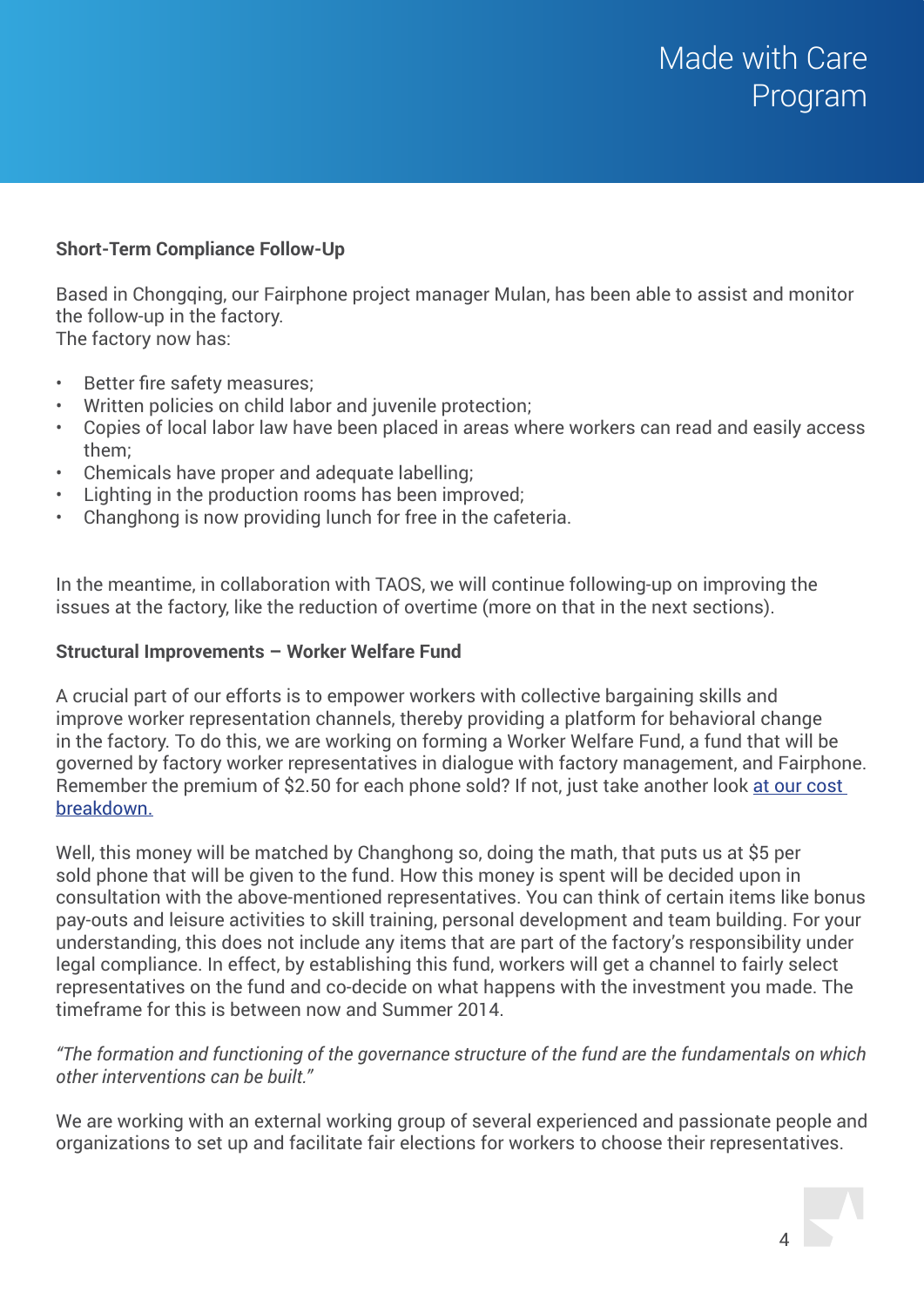This also involves how to decide how to spend the Fairphone premiums so that they can effectively participate in decision-making and collective bargaining. This "Made with Care" working group consists of several labor experts in the fields of academia and civil society (like NGOs).

# **Overtime**

Overtime is often caused by ineffective processes and, in particular, unexpected issues in the production planning including delays in components and other materials. Often, the most convenient way to still ensure that delivery dates are met is to get workers to work overtime.

If certain processes would be better monitored and managed, working hours could be better controlled. By digging deeper and understanding production procedures and processes in detail, we can address the necessary changes to reduce overtime. TAOS has already started this work thanks to you and will continue to visit the factory in the coming few months to train and advise Changhong on these and the other remaining issues with the support of the Fairphone project manager, Mulan.

# **Fairphone Production**

You may be wondering what the current basic conditions are concerning wages and working hours during [the four-week period of Mass Production](http://www.fairphone.com/2013/11/29/production-update-delivery-schedule/) of the Fairphone. To put it clearly, during our production run:

- Workers have at least one day off in seven;
- Workers receive minimum wage (RMB 1050 or USD 169 per month) and are properly paid for overtime, already a factory-wide practice;
- Working hours will not exceed 60 hours a week above the legal amount (49/week), but lower than industry standards and within the margin of the ETI base Code.

At this point, we realize these minimum standards are not sufficient for our long-term goals. Our ambition going forward is that better business practices will become commonplace across the factory and not only on the Fairphone production lines where the above requirements will be implemented. The programs we are launching will address that. But, it will take time and commitment.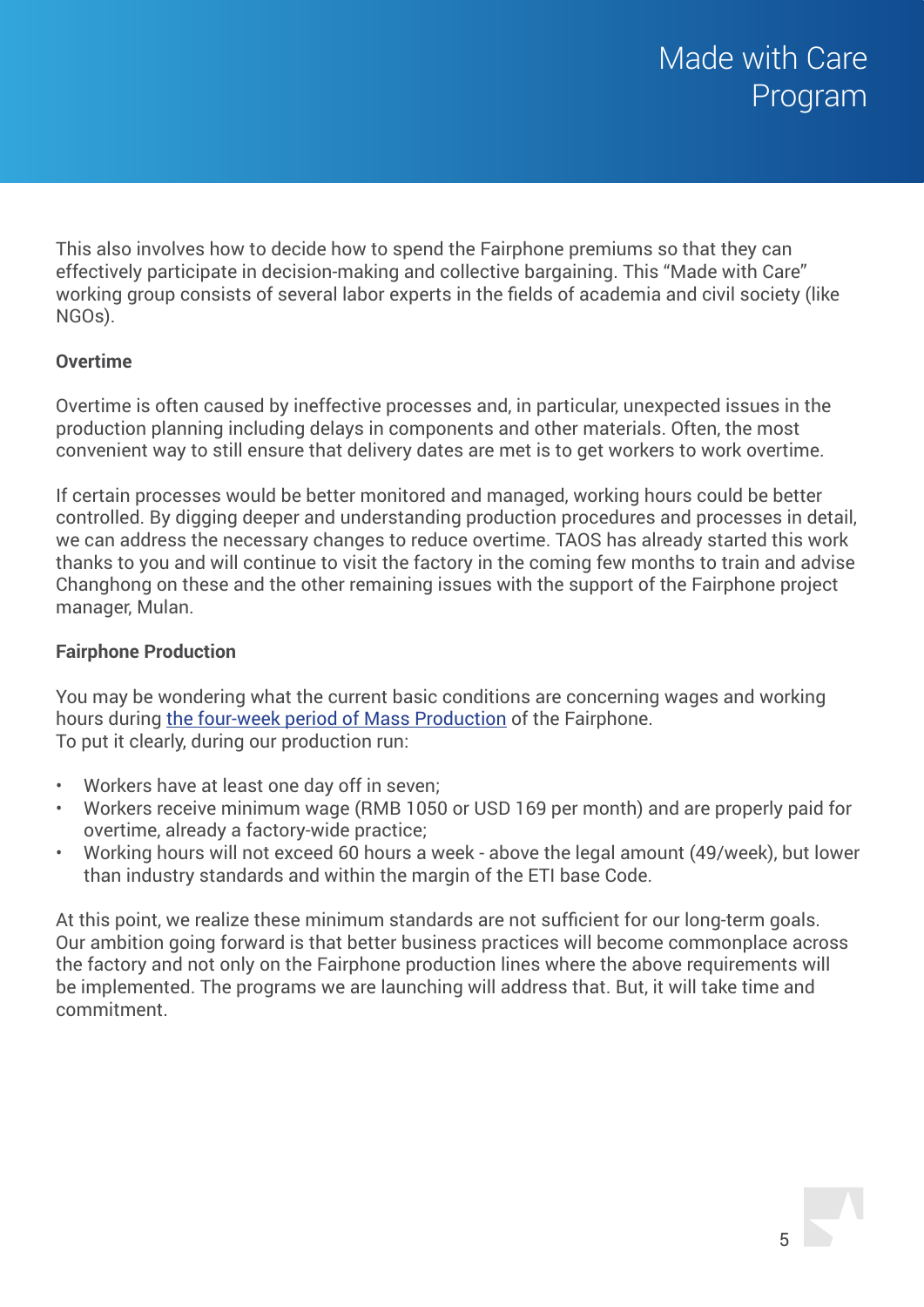# **Small Batches, Real Impact.**

A production run of 25,000 phones by industry standards is quite small, but we believe that it is a good starting point to change systems. Systemic change will take time and long-term engagement. Therefore, our step-by-step model is designed to create continuous engagement with the partners we work with. We will be producing relatively small batches of phones within a relatively short production cycle (many small production batches as opposed to few bigger production batches), which will ensure continuous engagement with the factory and make it possible to continue our phased approach for long-term improvements.

This way, the sales and the production of the Fairphone should facilitate a continuous flow of improvements and change. Only this way can we learn, iterate and gradually implement system improvement. This is why we are making a phone. Thanks to the commitment of our Fairphone community, we can use the production of this phone to become a vehicle for change, a platform for discussion and an investment for long-term social impact.

# **Additional Section on Wages & Worker Welfare Fund**

*We know we've already thrown a lot of information at you – but just for clarity's sake, we've added one more section to elaborate on a few details (and numbers). This section added on 11 December 2013.*

Since it's obvious that the working conditions at present do not reflect our ambitions going forward, we would like to explain here why these numbers are the way they are and hopefully address to what Fairphone buyers are contributing with their purchase.

# **Wages**

It's a given that minimum wage differs per region as living standards (or price for a "bread basket") differ depending on where you live. This is the case in most countries, and for an overview of minimum wages in China, [please see this source](http://www.china-briefing.com/news/2013/01/28/a-complete-guide-to-chinas-minimum-wage-levels-by-province-city-and-district.html). Changhong's factory is based in Chongqing and most workers are from Chongqing and the neighboring provinces. The factory pays wages according to law and pays (weekday/weekend/holiday) overtime according to law. Moreover, the paycheck of a worker at the factory can include other bonusesw like perfect attendance pay and good performance bonuses. In total the paycheck during the month of our production would amount to somewhere between 1800 and 2500 RMB/month, including overtime pay.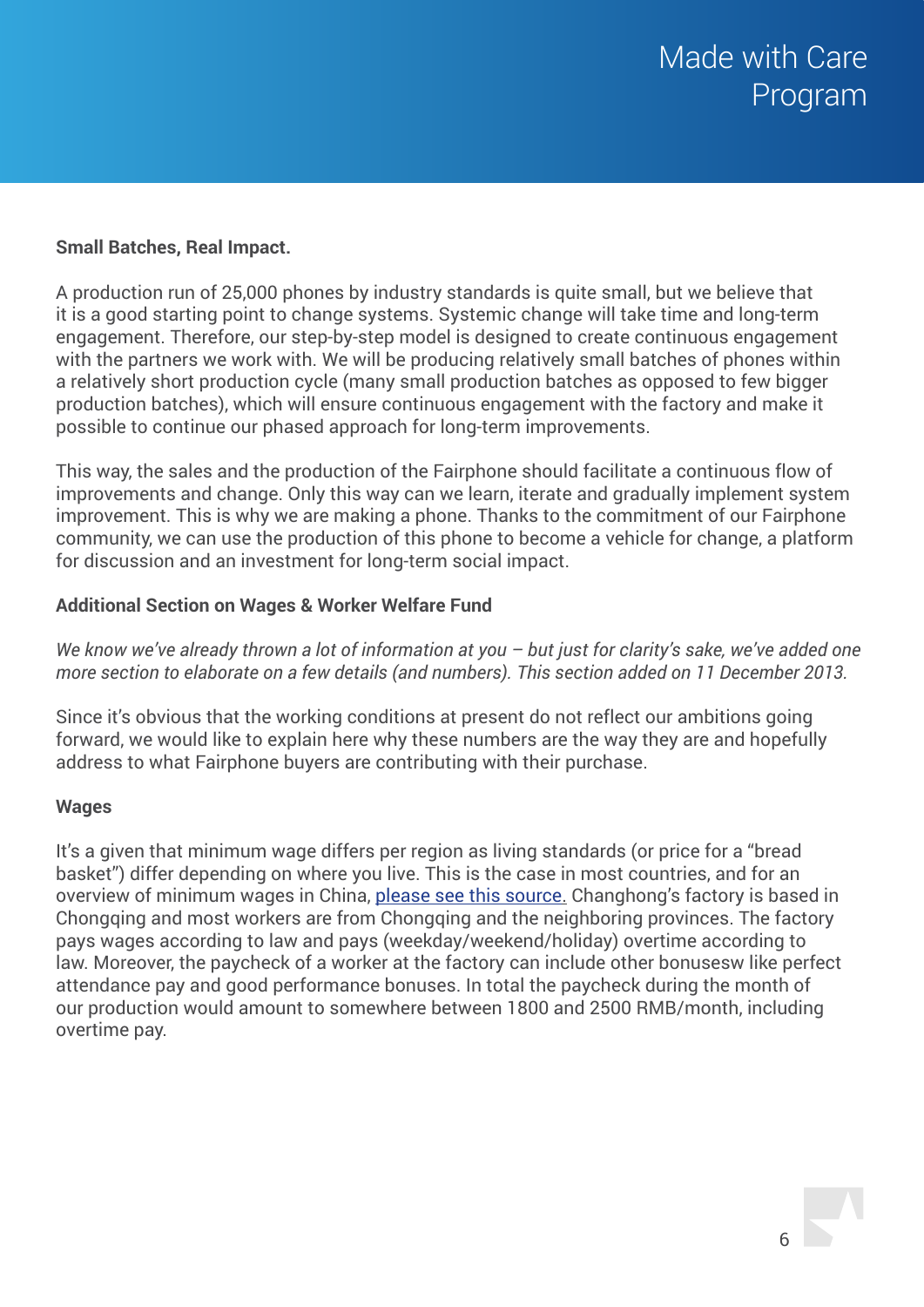# **What do people making the Fairphone earn and what are we doing to increase this?**

Fairphone aims to tackle problems at the root. We felt strongly that if wages were to go up, they should include wages of the entire factory workforce, not just the people on our line. Why? If we only paid people on our line, chances are that the unbalance would create envy or discomfort among staff, which is not a desirable situation.

Instead, Fairphone chose to put the extra  $$2.50 - that$  our buyers contributed with a Fairphone purchase – for the direct benefit of the worker's welfare into a Fund. The factory agreed to match this \$2.50, amounting to a total of \$125,000 for this first production.

*"We could have paid this to the workers on the Fairphone line, but that would mean that only a relatively small group of workers at the factory would receive the equivalent of 7 times their basic monthly salary! Therefore, Fairphone decided to dedicate the money to benefit the entire factory's workforce."*

Moreover, by setting up a structure in which workers get control over how to spend this money fairly, we are taking the first steps to fair elections and worker representation.

So, in short, the Worker Welfare Fund is dedicated to all workers. The workforce at Changhong consists of around 1,000 people, of which around 100 will be working on the Fairphone over the next month. If we calculate what this means per worker, depending on what the workers decide to do with the funds, all 1,000 people could receive the equivalent of one-month's basic salary when the Fund is disbursed. This means that Fairphone buyers are in effect making it possible for workers to launch an initiative for worker elections, after which they can take part in discussions and control what happens with these funds. It remains up to them whether they spend these on bonus pay-outs or on leisure activities, skill training, personal development and team building.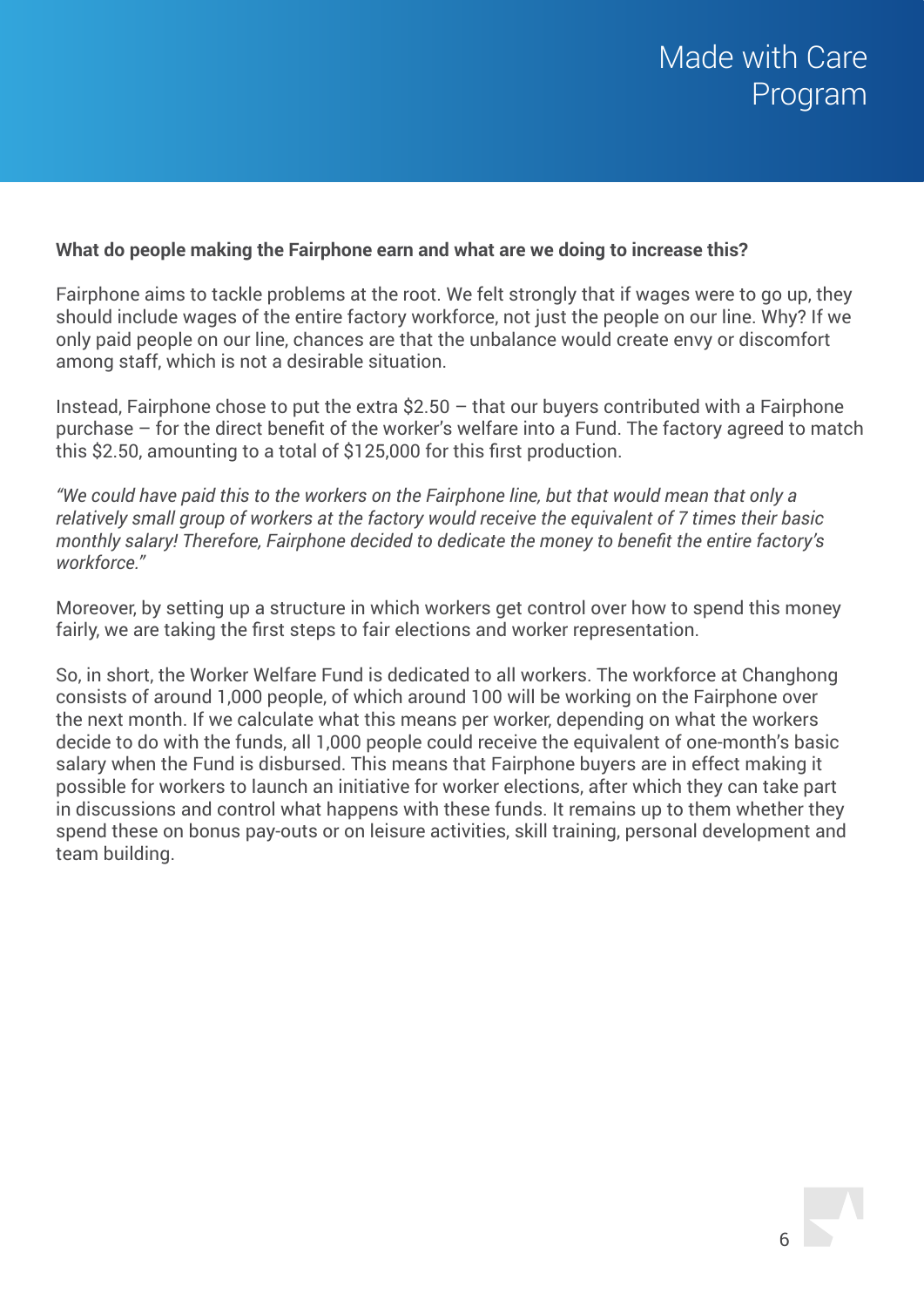

**TRAINING · AUDITING · ORGANIZATION · SYSTEMS · Network** *'Innovating social responsibility in production environments.'*

*This independent report by TAOS is a baseline used by Fairphone to make future improvements with our production partner,* changhong. No changes have been made by Fairphone.

*TAOS has been hired as an independent training and auditing* agency for a period of six months in which they carry out two assessments (the first in August 2013, the second approximately  $\frac{1}{2}$ **Workforce** *audits, TAOS will visit the factory three times to provide training six months later in an unannounced visit). In the period between and support.* 

67% 359 *Guohong Technology Development Co (Changhong's Chongqing*  33% *This is a report of the August Assessment of A'Hong – Chongqing*  review, including company policies and payrolls. For an overview of improvements since this visit, please see the final section of *Factory that is producing the Fairphone). During their two-day visit with 3 assessors, TAOS interviewed management as well as production workers. They did a factory walk-through, a document this document.*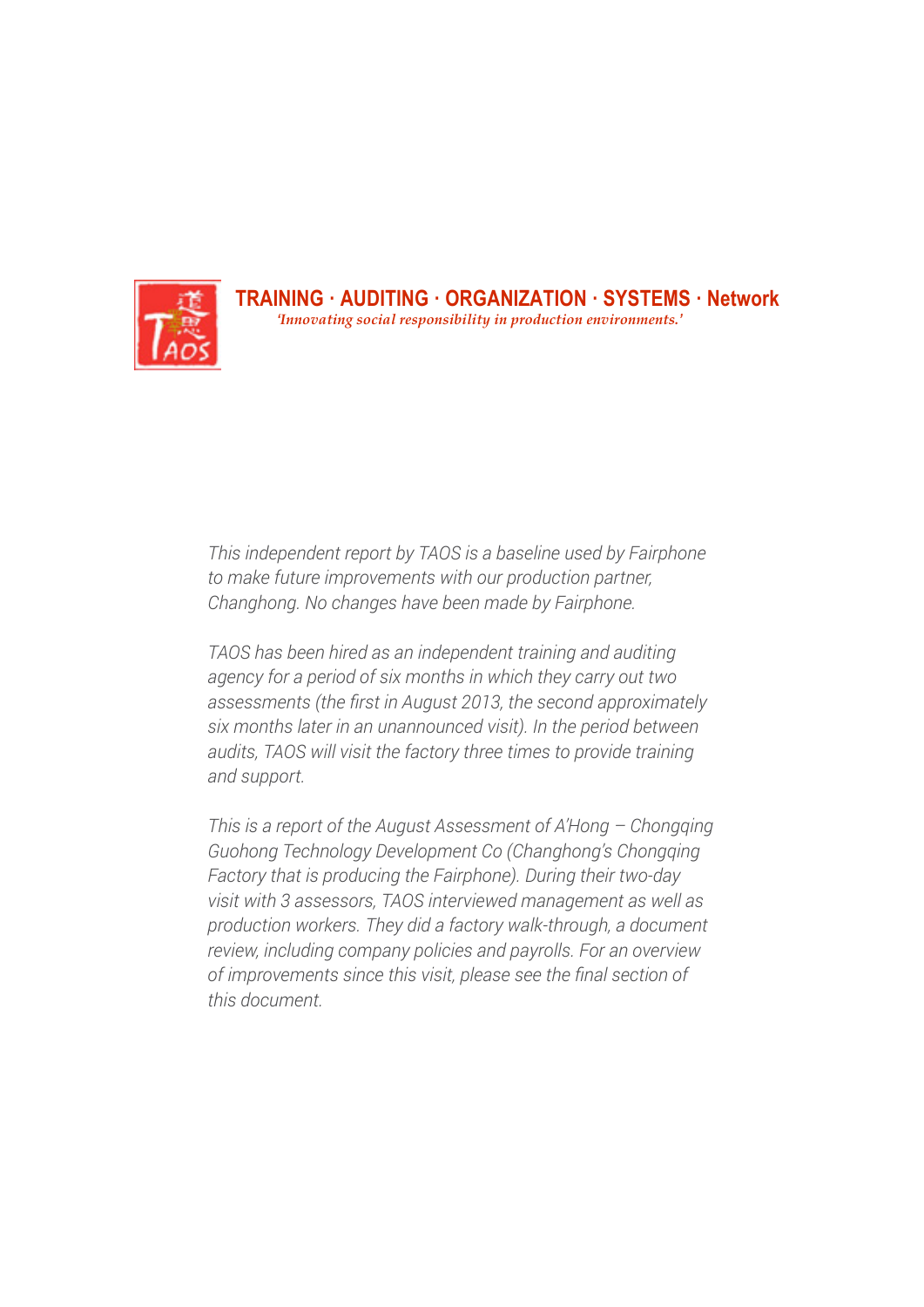

# A'Hong – Chongqing Guohong Technology Development Co., Ltd. **Summary'Audit'Report** Summary Audit Report

# **I. Background Information: I.'Background'Information**:

The factory, Chongqing Guohong Technology Development Co., Ltd., was established in 2006 and is currently located at Rongzhi Building, Science and Technology Venture Center, No. 8 Yuma Road, Nan'an District, Chongqing City, China. The factory manufactures cell phones for Fairphone. The factory facility is comprised of one five-storey production building, four fourstorey dormitory buildings, and one one-storey building, which houses the cafeteria. and identity identity is comprised of the Rocated y production building, four four The internation, Chongqing Guoding Guoding Guoding Guoding Guoding Co., Ltd., in: Ltd., co., 2006. In: 2006. In: 2006. In: Ltd., Co., 2006. In: Development Co., 2006. In: Development Co., 2006. In: Development Co., 2006. and igaing dudnong Technology Development Co., Ltd., was established in Zut Store factory facility is comprised of one five-storey production building

The factory had 981 employees at the time of the audit, 622 of which were production employees, of which 416 were female production workers. The workers are from Chongqing City, Sichuan, Guangdong, Yunnan, and Guizhou provinces of China. The majority of the workers (70%) lived at the factory dormitory facilities.  $e^{\frac{1}{2}}$  . The matrix  $e^{\frac{1}{2}t}$  were contained to the contact the chong  $t$ ,  $\frac{1}{2}$ ,  $\frac{1}{2}$ ,  $\frac{1}{2}$ ,  $\frac{1}{2}$ Sichuan, Guangdong, Guangdong, Sichuan, The Provinces! of the United States of the United States of the United States of the United States of the United States of the United States of the United States of the United States



### **II. Audit Findings:** The!factory!was!found!to!be!open!and!transparent!during!the!audit!process.!!They!provided!the! compensated! All the international minimum in the international minimum in the international monoperation of  $R$

The factory was found to be open and transparent during the audit process. They provided the auditors with the records and information that were gauged to be accurate and reflective of the 1 actual factory practices. That, is also between that, is also between the factory  $\mathbf{p}_1$ auditys.<br>Information: with the records and information that were gauged to be accurate and reflective of the flexibilit , was found to be ope 5/hour), and!RMB1050!per!month!(or!RMB 6.04/hour) as!their!base!wage,!which!took!effect!on!

The auditors had established that, between January 2012 up to June 2013, the factory had paid all their employees the legal minimum monthly wage of RMB 870 (or RMB 5/hour), and RMB1050 per month (or RMB 6.04/hour) as their base wage, which took effect on 1 Jan. 2011 and 1 May 1 2012, respectively. Based on the working hour records and information gathered from the worker interviewees, the auditors had established that for each month from January 2012 to June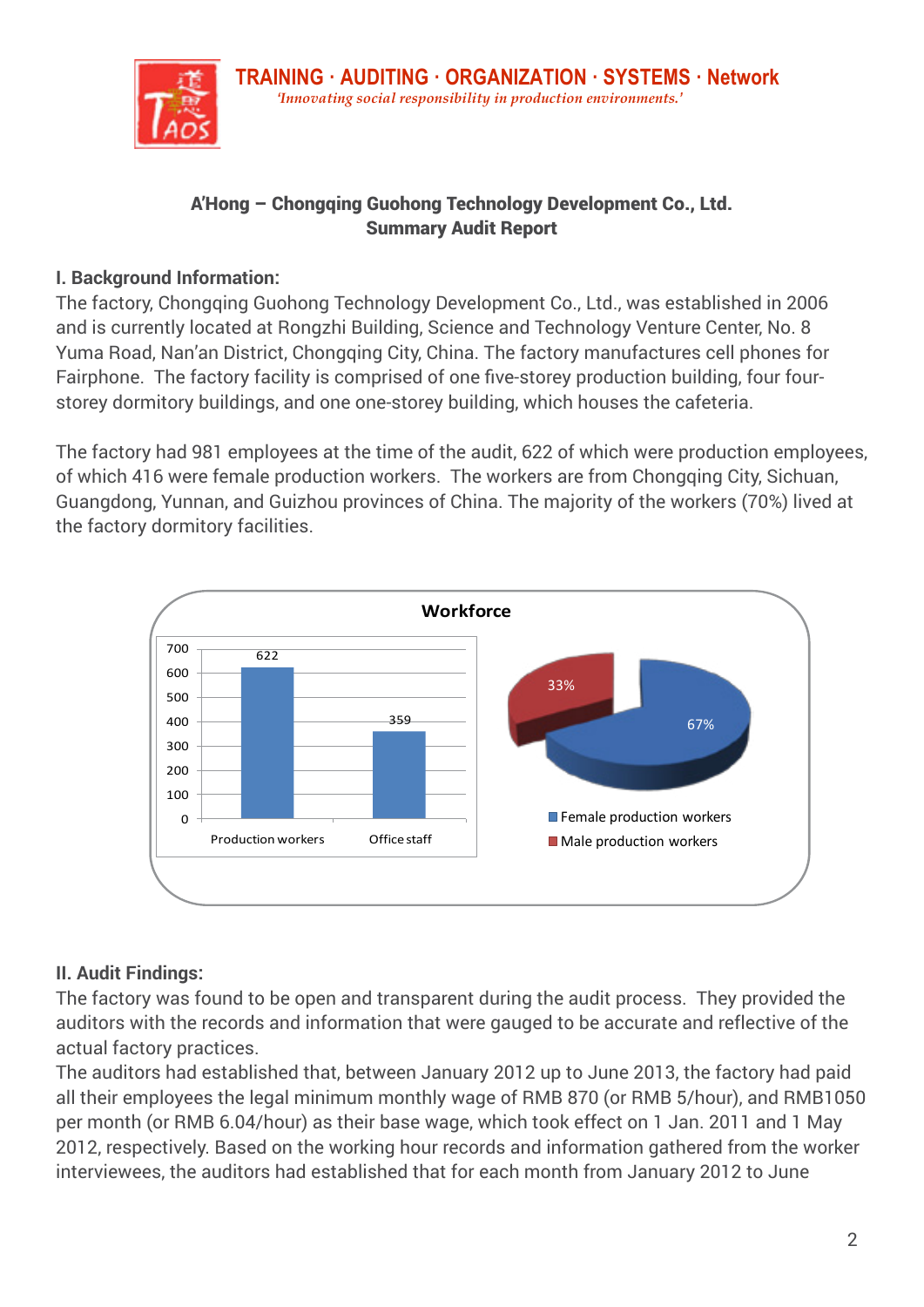

2013, the overtime work of all the 180 sample workers were compensated at legal rates. The information on wage compensations was confirmed by all the 40 workers who were interviewed.

The factory was found to be compliant with established CSR assessment standards, Ethical Trading Initiative Code of Conduct, and best practices with exceptions including:

# **A. Human Resources Management** Fairphone.!!The! factory! facility!is!comprised!of!one! fiveNstorey!production!building,! four! fourN

- a) The factory should establish written policies on: storey!dormitory!buildings,!and!one!oneNstorey!building,!which!houses!the!cafeteria.!!
	- Child Labour
	- Juvenile Protections and and 416 were female production workers. And workers are for the workers are for the
	- Harassment and Abuse

the contract of local labor law, including notice regarding the local legal minimum wage should b) Copies of local labor law, including notice regarding the local legal minimum wage should be posted in areas where the workers are comfortable reading them. (*Best Practice*) c) The factory's written policies include stipulation on punitive fines; the factory should remove such provision and cease the practice of punitive fines. *(ETI Code1)* d) The employment contracts were not signed by any authorized factory representative; the 600 contracts were missing some of the legally-mandated information, including job description, 33% 500 compensation, etc. All employment contracts should conform with the provisions of the Labour Contract Law of 2008 and should be signed by the legal company representative. (*Employment Contract Law of the People's Republic of China, Article 17*) 200

e) The auditors used a worker identification card to determine the factory hired a worker  $\overline{\mathsf{b}}$ elow legal age. The worker's hiring date was July 18th, 2013, 42 days before the worker's birthday. The HR office neglected to review the ID. On interviewing the worker and a second birthday. The HR office neglected to review the ID. On interviewing the worker and a second individual who knew the worker, the auditor was able to verify that the worker had taken the job at the factory for short term employment. The worker had submitted a notice of resignation within the required 30 days per law prior to the auditor discovering the issue.<br>— The auditors recommended that the factory should immediately terminate employment relationship with the worker and provide the terminated worker with compensation per law. Further, the factory should provide the worker upon termination with sufficient protections according to industry-wide best practices, including paying for the worker's safe procedulation decorraing to madelity made sect practicely including paying for the moments of the stablished in review and strengthen its existing age-verification procedures and train supervisors and HR Department on policies regarding age verification as well as the importance of fully implementing procedure. (*PRC Labour Law, Article 15.*)  $\eta$  cation to the workers guarularis. To prevent future violations, the factory shot

f) The factory had not established separate personnel records for its 42 juvenile workers; the juvenile workers were not registered with the local labor bureau, not given physical examinations, and some of the juvenile workers worked the night shift contrary to local labor law. Management should maintain an up-to-date registry of all juvenile workers employed and register that name list with the local labor bureau in a timely manner. Management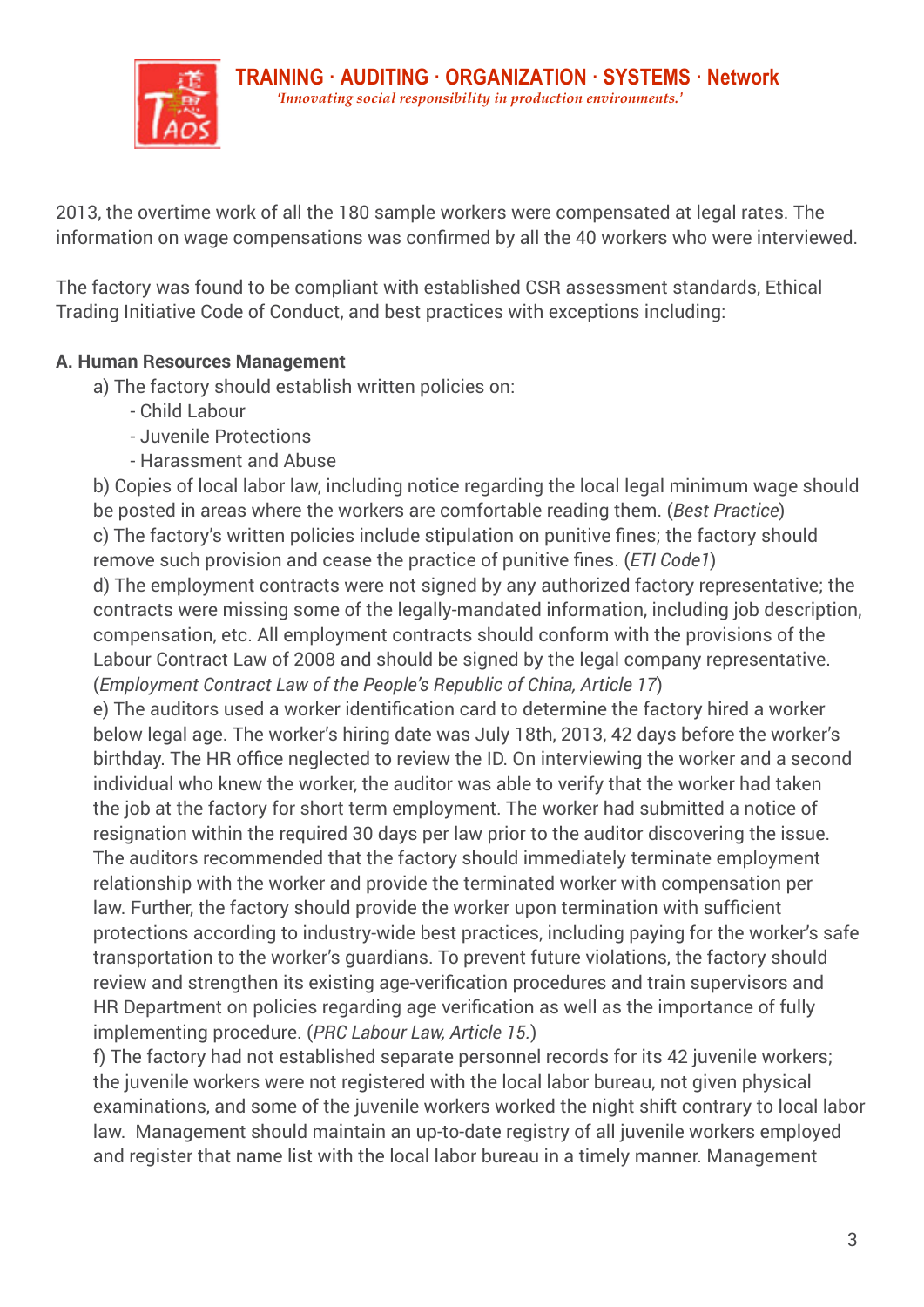



should provide all juvenile workers with all the legally-mandated protection, such as: physical examinations upon hire and regular annual medical check up until they reach the age of 18 years old, no night shift work, etc. (*PRC Labor Law, Article 58 & Regulations for the Special* Protection of Juvenile Employees [Document No. 498], Article 9)

g) The time records from July 2012 up to July 2013, as well as the information gathered through worker and management interviews, indicate that the workers' total weekly working hours exceeded 60 hours; the average weekly working hours during the review period ranged from 60-70 hours. The weekly working hours from Sept.-Dec. 2012 and in May 2013 (peak seasons) reached 77 hours. The time records indicate that the workers were not guaranteed one rest day in every seven days when production schedules were tight. Some of the workers worked continuously for 20 days (10-29 Sept. 2012) without a break. Management monter in the committeen, it is the traje (10 Septi Seris). Intities the total management should establish/ strengthen work-hour control system to ensure that the total work hours do not go beyond 60 hours a week and that the workers are guaranteed one day-off in every **Reven days.** (*PRC Labor Law, Article 38 & ETI Code*) store to hous, and average weekly working house during are review

h) 576 employees (59% of the total workforce) were provided with all 5 types of legallymandated social insurance coverage, i.e., unemployment, retirement, medical, maternity, and 600 work-related injury insurance. Nine employees were provided with commercial work-related injury insurance. The rest of the employees were not provided with any type of insurance. All employees should have social insurance coverage. At a minimum, management should provide all workers with work-related injury insurance. (PRC Labor Law, Article 73)

# **B. Occupational Health and Safety Standards** 0

ecoparteman count and cares, commance<br>a) The factory should establish a registry of hazardous and safety risk areas and processes; such record should include measures to be taken by the workers and management to prevent/minimize safety risk factors. (*PRC Labor Law, Article 52*)

b) One exit at the 5/F stairway of Bldg. A was locked at the time of the audit; one of the two emergency exits at the 2/F-4/F of Bldg. A was locked at the time of the audit. Stairwells should be kept clear of any objects at all times. (Article 16 of the Fire Control Law of the People's Republic of China)

c) Various materials were placed at the 4/F staircase in Bldg. A, which did not allow for easy evacuation. Stairwells should be kept clear of any objects at all times. (*Article 16 of the Fire* exacuation. Stairwells should be kept clear of any objects at all times. (*Article 16 of the Fire* Control Law of the People's Republic of China)  $\frac{1}{2}$  all  $\frac{1}{2}$  should be kept clear of any objects at all times. (Anticle To or the

d) The fire extinguishers at the electric union warehouse were placed directly on the floor. Fire extinguishers should be placed between 8 cm and 150 cm from the floor. (*Article 3.2.7 of*  1 *the Code for approval and inspection of extinguisher distribution in buildings [GB 50444-2008]*) e) Some of the electric power panel boxes at the 5/F Production bldg. and 2/F of dormitory bldg. 1 were not equipped with covers, or the covers were open at the time of the audit. Electric power panel boxes should be equipped with covers, which should be kept closed at all times. (*GB/T 13869-2008*)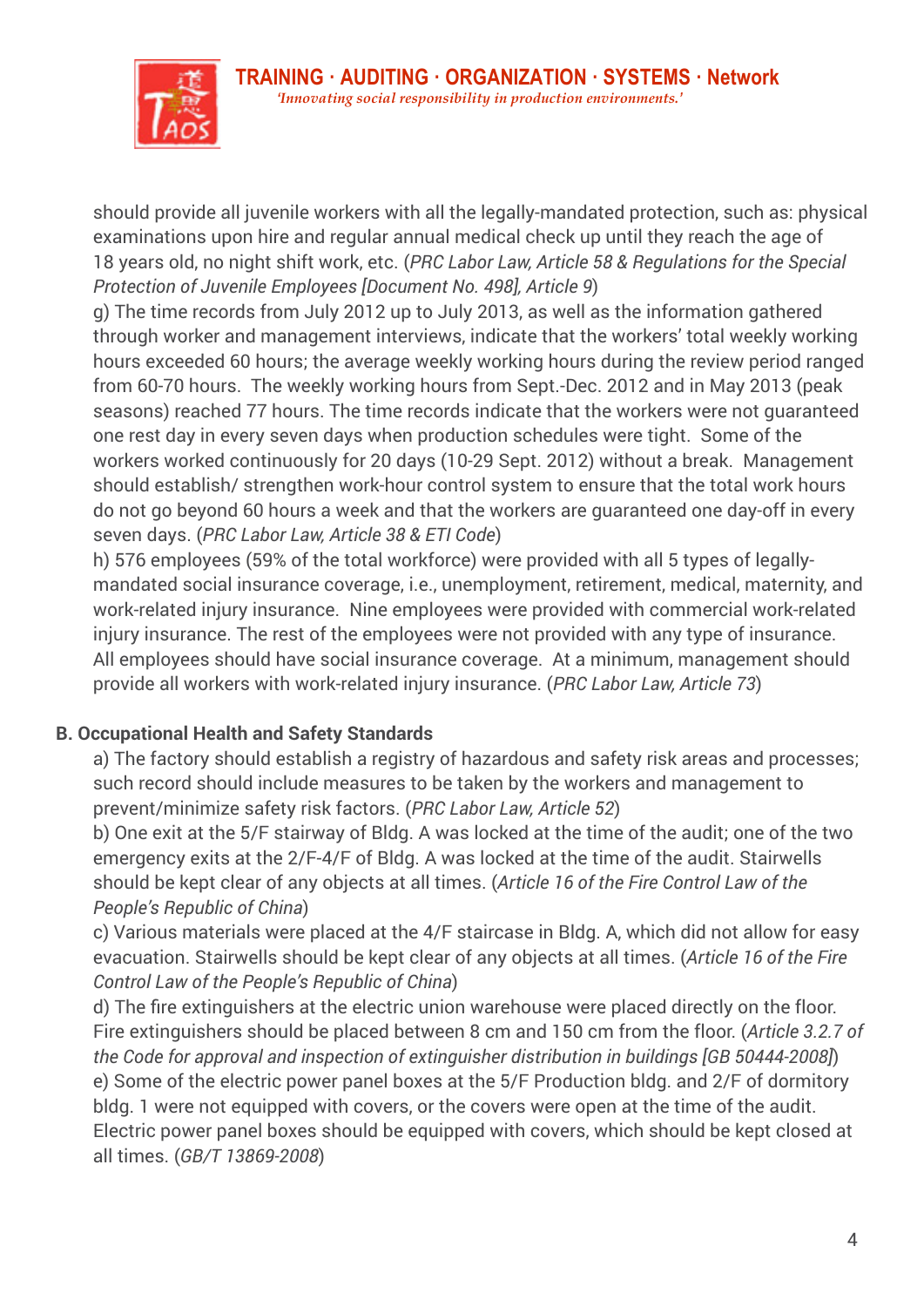

f) Chemical containers were not labeled. The chemicals used in the SMT and assembly workshops, and those stored in the chemical warehouse, were not equipped with secondary containers. (*Regulations on Safety in workplaces where chemicals are used, Article 12 & Code of*  **I.'Background'Information**: Design on Building Fire Protection and Prevention, Article 3.6.11)

g) Eye wash facilities were not installed at the SMT and assembly workshops as well as at the chemical warehouse. Eye wash facilities should be installed within 10 seconds away from workers dealing with chemicals. (Law of the People's Republic of China on Prevention and now homeoned a stamp minimization (2001). The except one passive one came one<br>Control of Occupational Diseases, Article 23)

h) Material Data Safety Sheets (MSDS) for chemicals were not posted in areas where chemicals were used or stored. The factory should ensure that MSDS for chemicals are posted in areas where chemicals are being used or stored, or made readily available to the .<br>workers dealing with chemicals. (*Regulations on Safety in workplaces where chemicals are used, Article 12*)

i) The workers dealing with chemicals and solders were not provided with occupational disease check-ups. The factory should ensure that these workers are provided with annual occupational disease check-ups, as per law. (*Law of the People's Republic of China on*  622 Prevention and Control of Occupational Diseases, Article 32) pna

j) There were no factory employees certified to administer first aid. In the absence of a full-  $\,$ time medical professional, one percent of the workforce should be formally trained in first aid with certification; training certificates should be maintained on file. (*Regulations on labor protection in workplaces where toxic substances are used, Paragraph 2 of Article 17*) 100 k) Air quality tests were not conducted in areas where chemicals were being used such as at the SMT and assembly workshops. (Hygienic standards for the Design of Industrial Enterprises

*[GBZ 1-2002]*)

l) The toilets at the production building were not provided with soap. (*Hygienic Standards for the Design of Industrial Enterprises [GBZ 1-2002]***)** 

## **C. Dormitories** The!factory!was!found!to!be!open!and!transparent!during!the!audit!process.!!They!provided!the!

a) The government-owned dormitories leased to A'Hong were not equipped with fire alarms. Audible fire alarm should be installed. (*Article 11.4.1 of the Code for design of building fire*   $\frac{1}{2}$  protection and prevention) and the stablished that, we had the stablished to  $\frac{1}{2}$  $\mathsf{e}\mathsf{s}$  with the records! and information that were gauged to be accurate. community provided the international monthly! was alleged to the community of  $R$ 

# **D. Environment Protection**

a) The factory had not established written environment protection policy. The factory should 1 establish written environment protection policy, that includes a commitment to reduce negative environmental impact caused by production and that notes the introduction of a program on recycling and energy saving. (*Best Practice*)

b) An Environmental Impact Assessment had not been conducted on the facility. The factory should request that an Environment Impact Assessment be conducted on the facility; the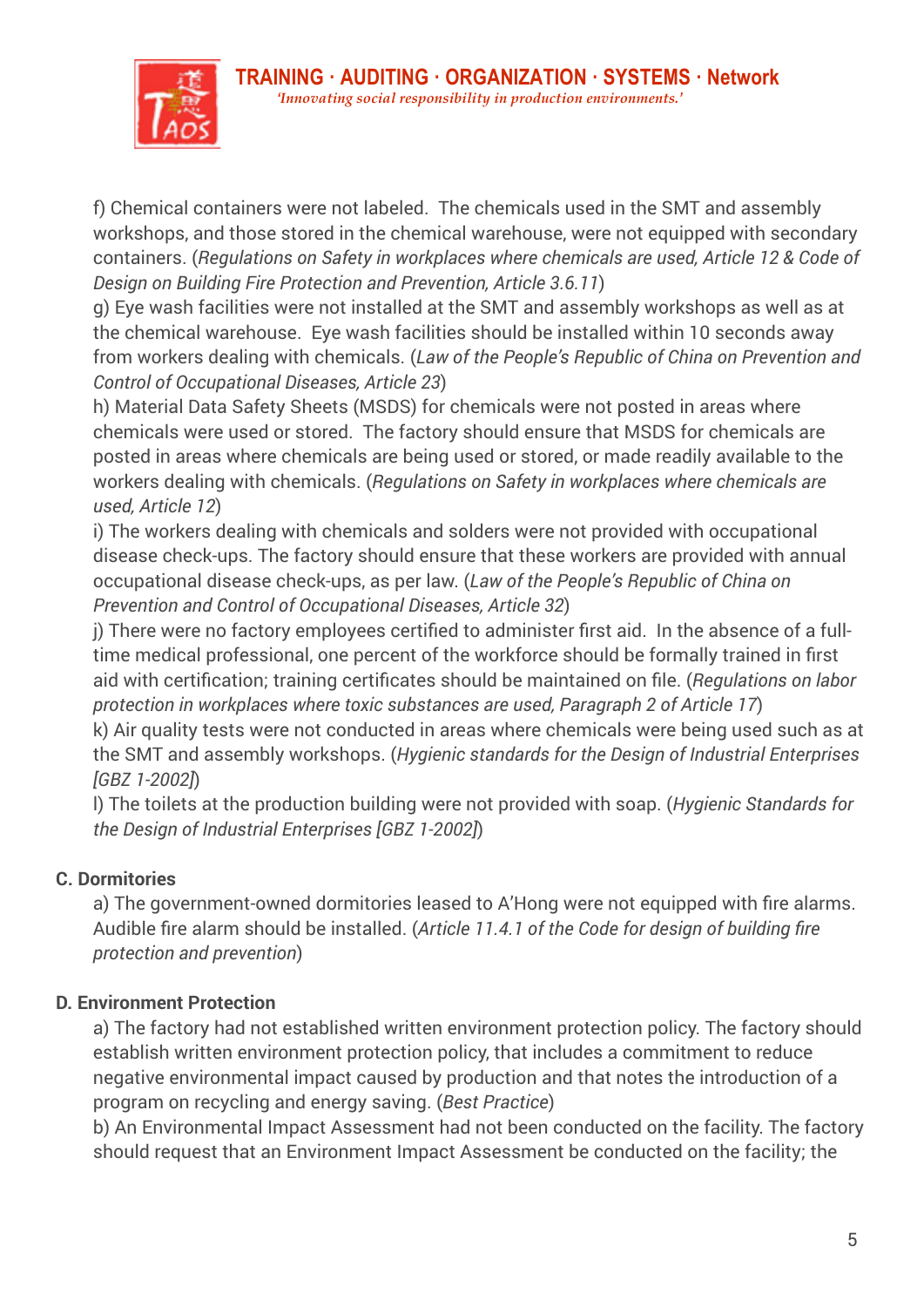

report should be maintained on file. (*Environmental Protection Law of the People's Republic of China, Article 13*)

c) The chemically-contaminated solid wastes were not collected by a qualified and certified waste collection company. (L*aw of the People's Republic of China on the Prevention and Control* of Environmental Pollution by Solid Wastes, Article 57)

## **III. On-Site Worker Interviews** storey!download? buildings, and one Nstorey! building, which houses! the cafeteria. Which houses! the cafeteria

### **A. General Information**  $\blacksquare$

Total Number of Interviewed Workers: 40  $\,$ **Interview Tool: Developed by TAOS Network Interview Tool:** Developed by TAOS Network Interview Type: Individual and group interview *Prevention%and%Control%of%Environmental%Pollution%by%Solid%Wastes,%Article%57*) **A.'General Information**

More than half (67.5% of the workers are below the age of 25 years old, 25% are between the ages of 26-30 years old, while 7.5% are 31-36 years of age. The majority of the workers (69%) are single and among those who are married, 27% have children. In terms of work tenure, about one-third (35%) of the workers have only been working at the factory for less than six months; 15% have worked more than six months but less than one year; 35% have worked between one to three years; and 15% have been with the factory for more than three years. In terms of education, 90% of the workers have either graduated or attended middle school while the rest have elementary education. ar  $\overline{\text{na}}$ If (67.5% of the workers are below  $\frac{30}{30}$  of the workers have only been working at the factory for less than six in between!one!to!three!years;!and!15%!have!been!with!the!factory!for!more!than!three!years.!!!In!  $t$ ttary education.

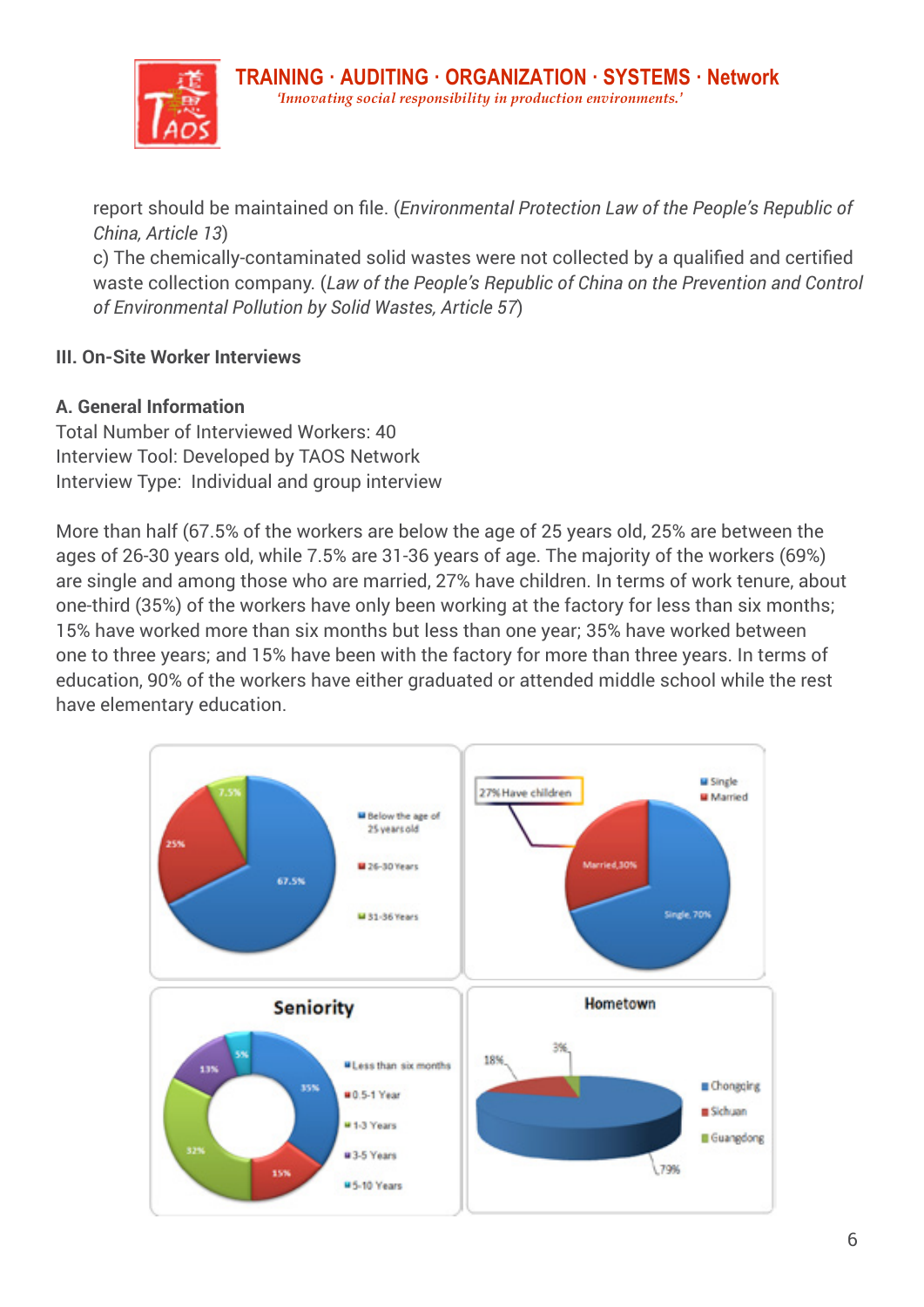

# **B. Selection of Worker Interviewees**

The worker interviews were carried out during the initial social audit conducted for the A'Hong-Guohong factory. A total of 40 worker interviewees were selected randomly from each of the production workshops. The female to male worker ratio of interviewees was 1.5:1.

# **C. Interview Process <b>EXECUTER:** Nanta Factory manufactures in the factory manufactures of the factory of the factory of the factory of the factory manufactures in the factory of the factory of the factory of the factory

Twenty-six groups of 4-7 workers and 14 individual worker interviews were conducted. The interviewees were briefed by the TAOS interviewers on the objectives and mechanics of the interview process. The worker interviewees were given the personal information forms to fill out before the start of the interviews.  $\blacksquare$ 

The TAOS interviewers (2) used a tool developed by TAOS Network to gather information from the workers. The interviews were conducted at a meeting room located at the production floor. The room was located away from the production lines and provided a comfortable setting for the workers, who were interviewed. The worker interviewees were open and candid during the<br>. . . . interviews.

# **D. Workers' Feedback**

In general the workers interviewed provided positive feedback in regards to the factory working conditions. They reported that: they liked the working condition and management at the factory; their wages were paid regularly and on time; the food served, as well as the cafeteria service, are better compared to the other factories operating in the area; overtime work was not excessive; the work atmosphere was relaxed and comfortable.

To further improve the work and living conditions at the factory, the workers offered suggestions,<br>includings including: The!factory!was!found!to!be!open!and!transparent!during!the!audit!process.!!They!provided!the!

a) Entertainment in the area is limited. The workers would like the factory to organize more recreational activities for them; rtainment in the area is limited. The workers would like the factory to organize  $\overline{\phantom{a}}$ 

b) The workers do not fully understand the social insurance program. It will help them if the factory conducts regular orientations on the social insurance benefits; and

ractory conducto regular onemations on the cooldritionalined benefite, and<br>c) Provide skills and other personal development training for workers, who are less educated, to help improve their skills and make them more efficient and productive. de Skins and Other personal development training for workers, who are less edu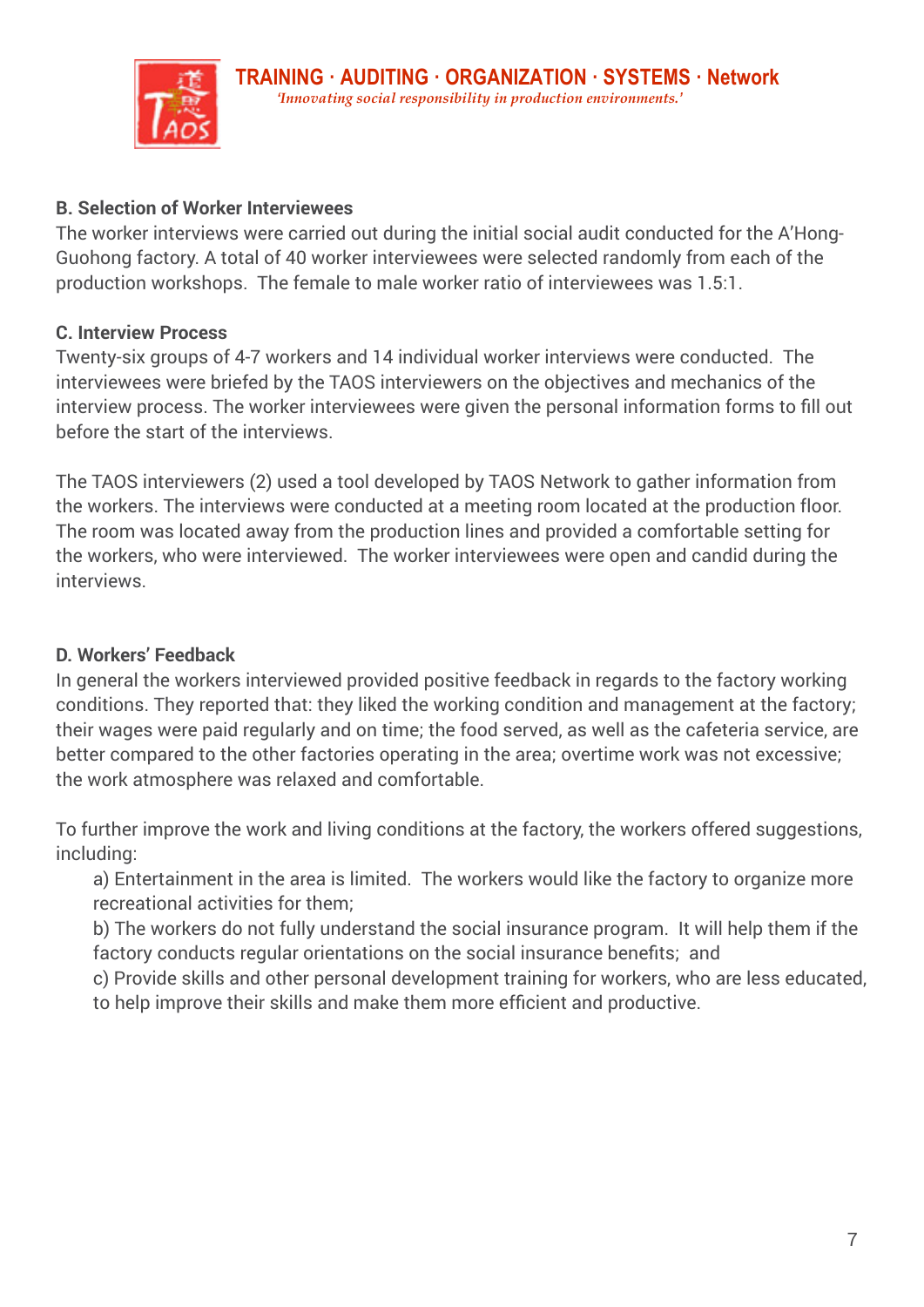

# **IV. Cited Law & Regulations References**

www.gov.cn/english: The Chinese Central Government's Official Web Portal **I.'Background'Information**: www.mps.gov.cn: The Ministry of Public Security of the People's Republic of China www.mohrss.gov.cn: The Ministry of Human Resources and Social Security of the People's Republic of China /engilsh. The Ghinese Gentral Government's Onicial Web Portal  $F$ china.

.<br>www.mep.gov.cn: Ministry of Environmental Protection of the People's Republic

Websites in Chinese http://www.gov.cn/banshi/2005-05/25/content\_905.htm http://www.gov.cn/jrzg/2007-06/29/content\_667720.htm http://www.mps.gov.cn/n16/n1282/n3493/n3763/n4198/1651320.html http://www.gov.cn/ziliao/flfg/2005-08/05/content\_20923.htm **Workforce** http://www.gov.cn/flfg/2011-03/11/content\_1822902.htm 700 http://www.moh.gov.cn/zwgkzt/pfl/201203/54444.shtml 622 employees, and the model production workers. The workers are the workers. The workers are the chongqing! <u>on</u>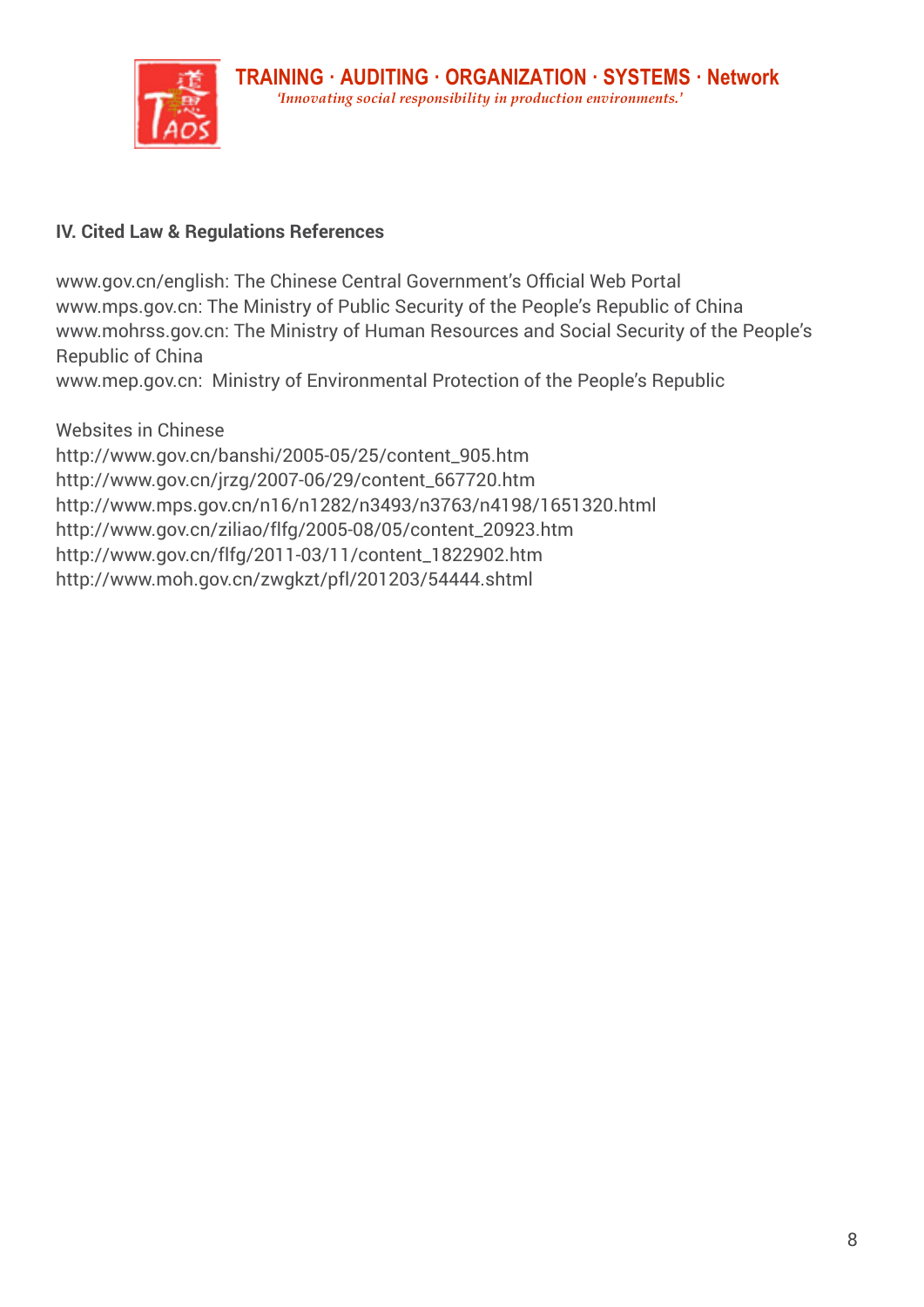# Compliance Status & Action Plan

Completed Issue is addressed and/or resolved, next validation in Spring 2014 Pending Pending Issue is not yet resolved, CH needs extra time and/or assistance Verification Required **Issue is likely to be resolved, but requires verification** 

| <b>CATEGORY</b>                                          | <b>NON-COMPLIANCE ISSUES</b><br><b>TAOS</b>                                                                                                                                                          | <b>ACTION PLAN (set by TAOS)</b>                                                                                                                                                                                                                      | <b>STATUS - LAST</b><br>UPDATE 08-Dec-13 |
|----------------------------------------------------------|------------------------------------------------------------------------------------------------------------------------------------------------------------------------------------------------------|-------------------------------------------------------------------------------------------------------------------------------------------------------------------------------------------------------------------------------------------------------|------------------------------------------|
|                                                          | Human Resource Management                                                                                                                                                                            |                                                                                                                                                                                                                                                       |                                          |
| <b>Written Policy</b><br>Availability                    | Currently the factory doesn't have a written<br>policy on child labor, juvenile protection, nor<br>a written policy on harrassment and abuse<br>issues.                                              | The factory should draft a written policy on child labor,<br>juvenile protection and harrassment and abuse issues. Child<br>labor policy should include, how to identify child labor as<br>well as a remediation plan once child labor is discovered. | Completed                                |
| Worker<br>Awareness                                      | The factory doesn't have posters on local law<br>or local legal minimum wage info in areas<br>where workers are comfortable reading<br>them.                                                         | The factory should have labor-related law and regulation<br>posters at locations where workers are comfortable reading<br>them.                                                                                                                       | Completed                                |
| Discipline                                               | Some contracts/agreements miss legal<br>authorization signature. Some parts of the<br>contracts are not fully completed.                                                                             | The factory needs to make sure all requirements in the<br>contracts/agreements are correctly and completely filled<br>out.                                                                                                                            | Completed                                |
|                                                          | The factory performs punitive deduction.                                                                                                                                                             | The factory needs to eliminate the rule of monetary<br>punishment from company policies.                                                                                                                                                              | Completed                                |
| Young Worker<br>(below 16 years   information --<br>old) | One young worker was found to be working<br>during the assessment. The worker's<br>1. Date of birth: August 28, 1997;<br>2. Hiring date: July 18th, 2013.                                            | The factory needs to:<br>1. Terminate contract immediately;<br>2. Provide all compensation required by law;<br>3. Review hiring application processes, add better<br>monitoring procedures to avoid future mistakes.                                  | Completed                                |
| Juvenile Worker department.<br>(16 and 17)<br>years old) | The factory currently employs 43 juvenile<br>workers without separate personnel records<br>nor with separate registration at local labor                                                             | The factory should immediately establish up-to-date registry<br>of all juvenile workers employed and register with local labor<br>bureau.                                                                                                             | <b>Verification Required</b>             |
|                                                          | The factory currently employs 43 juvenile<br>workers, without protection as requested by<br>law. Juvenile workers have worked night<br>shifts - contrary to local labor law.                         | The factory will abide by the requirement of the law to<br>protect juvenile workers. For example: juvenile workers<br>should not work night shifts and should not work in risky<br>environments.                                                      | Completed                                |
| <b>Working Hours</b>                                     | Based on records provided by the factory<br>(Jan. 2012 to July 2013), workers work 60-70<br>hours per week on average.                                                                               | The factory needs to work on this issue more carefully, total<br>hours per week should be limited to comply with local law.                                                                                                                           | Pending                                  |
|                                                          | Based on the records provided by the factory<br>(Jan. 2012 to July 2013), workers didn't<br>consistently get one day off in 7 working<br>days.                                                       | The factory needs to improve its monitoring system, make<br>sure workers get one day off in 7 working days.                                                                                                                                           |                                          |
| <b>Wages Benefit</b>                                     | Insurance, 576 workers have social<br>insurance, 9 workers have commercial<br>insurance, the rest of workers are not<br>insured.                                                                     | The factory should provide all workers with insurance<br>(especially on accident insurance) and improve social<br>insurance for all in the future.                                                                                                    | <b>Verification Required</b>             |
| <b>Health and Safety</b>                                 |                                                                                                                                                                                                      |                                                                                                                                                                                                                                                       |                                          |
| <b>Risk Control</b>                                      | The factory hasn't conducted hazardous or<br>safety risk assessment nor managed risk<br>factors resulting from production.                                                                           | The factory should conduct risk assessment, recognize<br>safety risks and manage these.                                                                                                                                                               | <b>Verification Required</b>             |
| Exits                                                    | 1. One of the emergency exits on 5th floor<br>was locked on the day of the assessment.<br>2. One of the emergency exits from the<br>assembly room was locked on each floor<br>from 2nd to 4th floor. | The factory needs to make sure that emergency exits are<br>never locked during working hours.                                                                                                                                                         | Completed                                |
|                                                          | Stairways are not clear.                                                                                                                                                                             | The factory needs to keep all stairways clear.                                                                                                                                                                                                        | Completed                                |
| Fire<br>Extinguisher &<br><b>Fire Prevention</b>         | One fire extinguisher was placed on the floor.                                                                                                                                                       | All fire extinguishers need to be placed between 8cm to<br>150cm from the ground.                                                                                                                                                                     | Completed                                |

besides the electrician 1